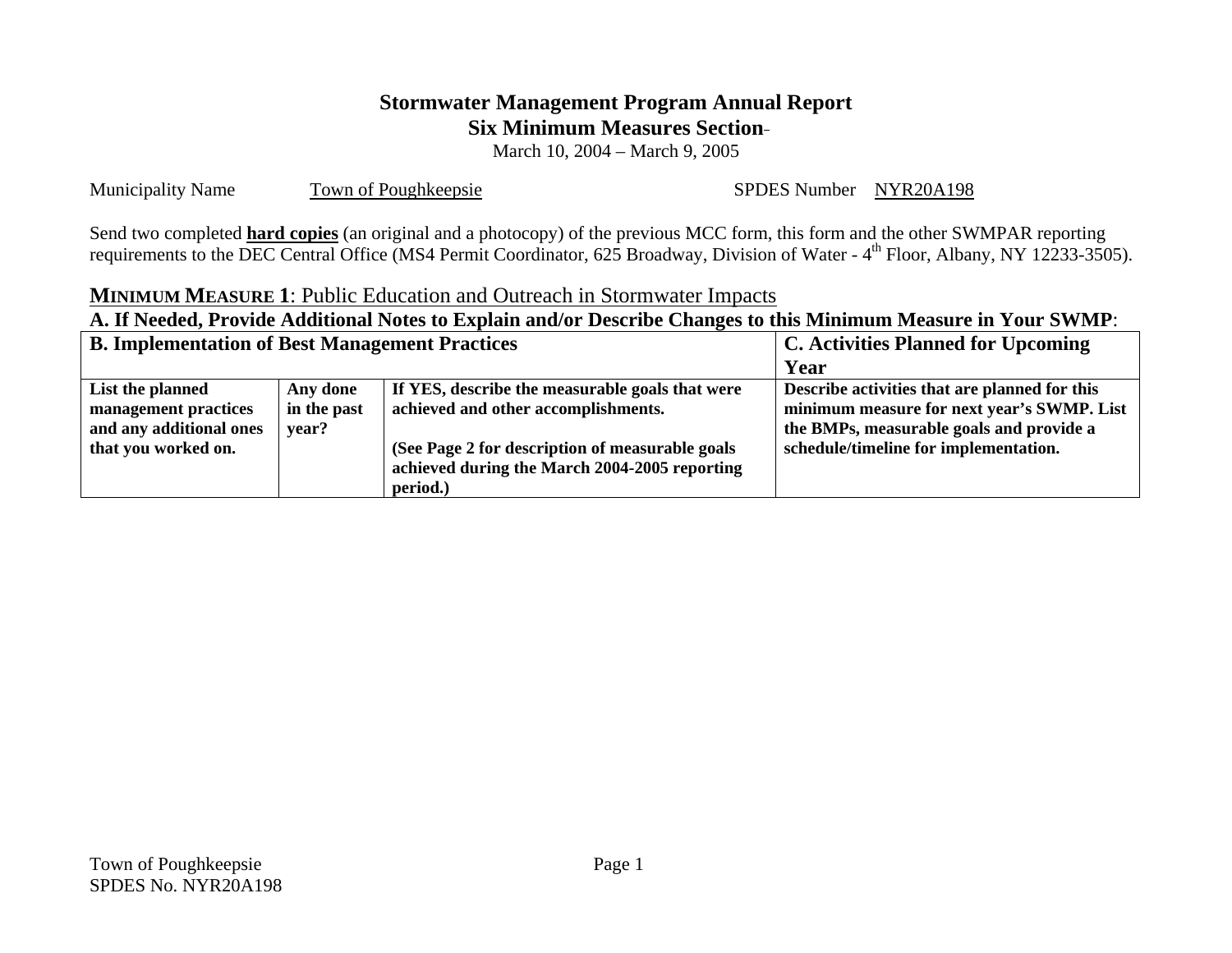| <b>B. Implementation of Best Management Practices</b> |             | <b>C. Activities Planned for Upcoming</b> |                                                                                                                       |                                                 |
|-------------------------------------------------------|-------------|-------------------------------------------|-----------------------------------------------------------------------------------------------------------------------|-------------------------------------------------|
|                                                       |             |                                           |                                                                                                                       | Year                                            |
| List the planned                                      | Any done    |                                           | If YES, describe the measurable goals that were                                                                       | Describe activities that are planned for this   |
| management practices                                  |             | in the past                               | achieved and other accomplishments.                                                                                   | minimum measure for next year's SWMP. List      |
| and any additional ones                               | year?       |                                           |                                                                                                                       | the BMPs, measurable goals and provide a        |
| that you worked on.                                   |             |                                           | (See Page 2 for description of measurable goals                                                                       | schedule/timeline for implementation.           |
|                                                       |             |                                           | achieved during the March 2004-2005 reporting                                                                         |                                                 |
|                                                       |             |                                           | period.)                                                                                                              |                                                 |
| Plan and conduct an                                   | $\mathbf X$ |                                           | 40 contractors/professionals & municipal employees invited                                                            | Urban Stormwater pollution prevention           |
| ongoing public                                        |             |                                           | to DCSWCD erosion control workshop, 29 attended, as<br>well as members of the Town CAC.                               | mailers to be distributed in 8,000 School Tax   |
| education and outreach                                |             |                                           |                                                                                                                       | bills $\&$ 3,000 receipts. (SEPT 2005)          |
| program                                               |             |                                           | Wappingers Lake (Phosphorus & Silt/Sediment) and                                                                      |                                                 |
|                                                       |             |                                           | Fallkill Creek (Phosphorus) identified as Priority 303(d)                                                             | The Town Board received presentation of         |
|                                                       |             |                                           | waterbodies; Possible sources of Phosphorus may include                                                               | SMP, and was directed to NYS DEC                |
|                                                       |             |                                           | :Fertilizer, pet waste, illicit discharges, septic, detergents                                                        | "Stormwater Management Guidance Manual          |
|                                                       |             |                                           | (including automotive). Possible Sources of sediment may                                                              | for Local Officials" by Morris Assiciates, P.S. |
|                                                       |             |                                           | include :construction site run-off, winter road maintenance,<br>eroding streambanks and abutments and eroding ditches | LLC at 3/30/2005 meeting of the Town Board      |
|                                                       |             |                                           | and road embankments.                                                                                                 | (Year 3).                                       |
|                                                       |             |                                           |                                                                                                                       |                                                 |
|                                                       |             |                                           | Funding provided for 11,000 urban stormwater pollution                                                                | The Town will continue to keep aware of         |
|                                                       |             |                                           | prevention brochures to Homeowners                                                                                    | developments of and participate in county       |
|                                                       |             |                                           |                                                                                                                       | wide education and outreach programs            |
|                                                       |             |                                           | Project WET contact established, 150 educators invited to                                                             | available through the DCSWCD.                   |
|                                                       |             |                                           | attend stormwater Science training seminars in June, 2004                                                             |                                                 |
|                                                       |             |                                           | SMO and SCP attended 2/24/2005 county co-ordination                                                                   | See attached schedule A for planned             |
|                                                       |             |                                           | meeting at DCSWCD offices.                                                                                            | <b>DCSWCD</b> Activities                        |
|                                                       |             |                                           | 34 households toured DCSWCD 08/04 Stormwater display.                                                                 |                                                 |
|                                                       |             |                                           | 359 DCSWCD Education Outreach Newsletters distributed                                                                 |                                                 |
|                                                       |             |                                           | 5/13/04, 8/4/04, 8/11/04, DCSWCD presentations to                                                                     |                                                 |
|                                                       |             |                                           | students & Envirothon                                                                                                 |                                                 |
|                                                       |             |                                           |                                                                                                                       |                                                 |
|                                                       |             |                                           |                                                                                                                       |                                                 |
| <b>ADDITIONAL</b>                                     |             |                                           |                                                                                                                       |                                                 |
| <b>TECHNIQUES</b>                                     |             |                                           |                                                                                                                       |                                                 |
| <b>LOW IMPACT</b>                                     | $\mathbf X$ |                                           | The planning board has continued to ask for low                                                                       | The planning board will continued to ask for    |
| <b>DEVELOPMENT</b>                                    |             |                                           | impact development during review.                                                                                     | low impact development during review.           |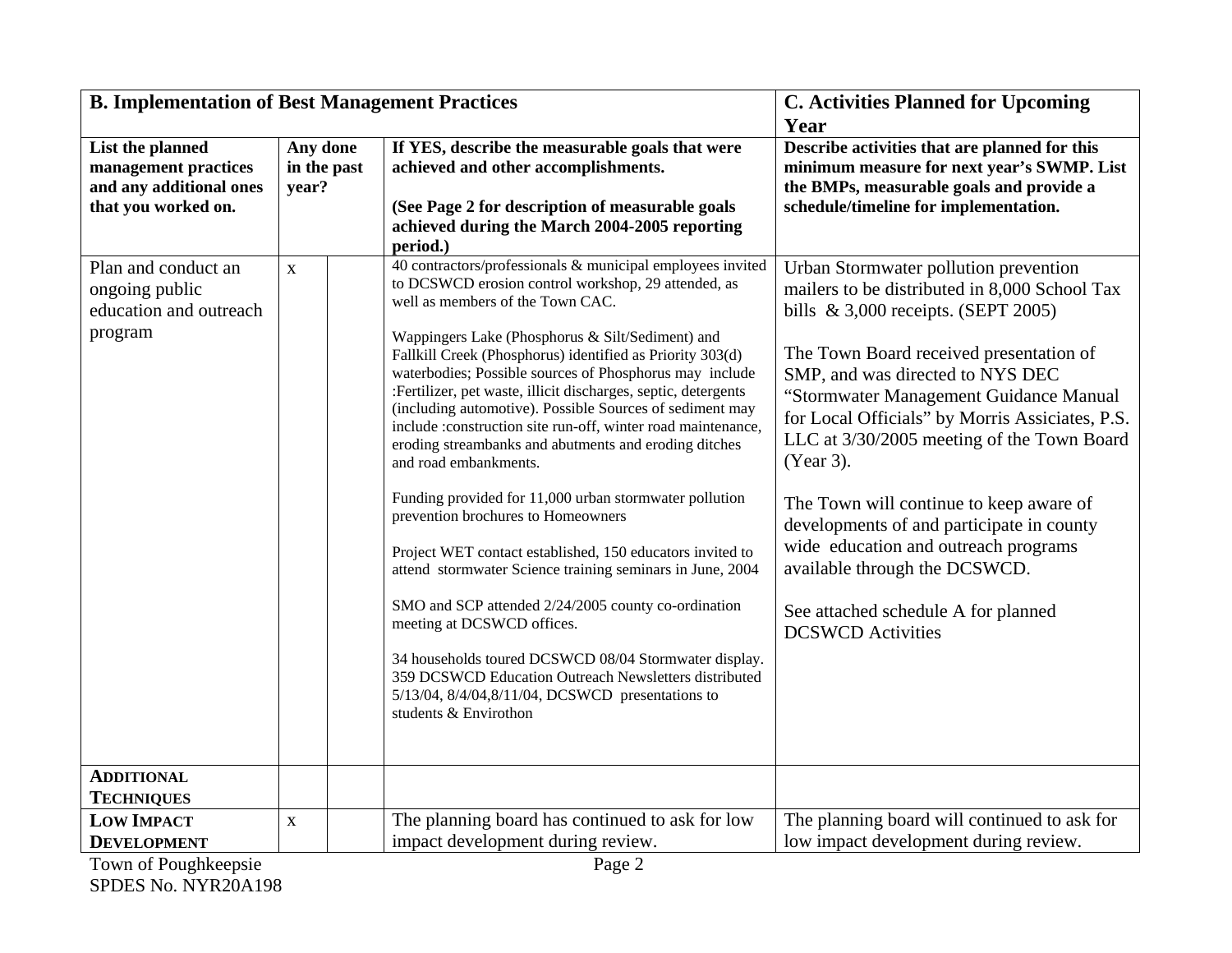# **MINIMUM MEASURE 2**: Public Involvement/Participation

| <b>B. Implementation of Best Management Practices</b>                                         |                                  | <b>C. Activities Planned for Upcoming</b><br>Year |                                                          |                                             |                                                                                        |                                                                                                                                                                                  |
|-----------------------------------------------------------------------------------------------|----------------------------------|---------------------------------------------------|----------------------------------------------------------|---------------------------------------------|----------------------------------------------------------------------------------------|----------------------------------------------------------------------------------------------------------------------------------------------------------------------------------|
| List the planned<br>management practices<br>and any additional<br>ones that you worked<br>on. | Any done in<br>the past<br>year? |                                                   |                                                          |                                             | If YES, describe the measurable goals that were<br>achieved and other accomplishments. | Describe activities that are planned for this<br>minimum measure for next year's SWMP. List<br>the BMPs, measurable goals and provide a<br>schedule/timeline for implementation. |
|                                                                                               | <b>YES</b>                       | NO                                                |                                                          |                                             |                                                                                        |                                                                                                                                                                                  |
| <b>REQUIRED</b>                                                                               |                                  |                                                   |                                                          |                                             |                                                                                        |                                                                                                                                                                                  |
| <b>TECHNIQUES</b>                                                                             |                                  |                                                   |                                                          |                                             |                                                                                        |                                                                                                                                                                                  |
| Public notice and                                                                             | $\mathbf{X}$                     |                                                   | 2003-2004 Annual Report available on town                | 2004-2005 Annual Report will be made        |                                                                                        |                                                                                                                                                                                  |
| access to documents                                                                           |                                  |                                                   | website.                                                 | available on town website.                  |                                                                                        |                                                                                                                                                                                  |
| and information                                                                               |                                  |                                                   | SWPPPs submitted with land use applications are          | SWPPPs submitted with land use applications |                                                                                        |                                                                                                                                                                                  |
|                                                                                               |                                  |                                                   | available at Town Hall                                   | will remain available at Town Hall          |                                                                                        |                                                                                                                                                                                  |
| Public presentation                                                                           | $\mathbf{X}$                     |                                                   | Draft Annual Report presented at May 4 <sup>th</sup> and | Annual Reports will continue to be made     |                                                                                        |                                                                                                                                                                                  |
| and comments                                                                                  |                                  |                                                   | 18 <sup>th</sup> Town Board Meetings, and public comment | available for public comment.               |                                                                                        |                                                                                                                                                                                  |
| received on SWMP                                                                              |                                  |                                                   | compiled. See attached Schedule C for public             |                                             |                                                                                        |                                                                                                                                                                                  |
| and annual report                                                                             |                                  |                                                   | comments.                                                |                                             |                                                                                        |                                                                                                                                                                                  |
| Public involvement/                                                                           | $\mathbf{x}$                     |                                                   | Planning Dept. identified groups to partake in           | Identified groups will be contacted to      |                                                                                        |                                                                                                                                                                                  |
| participation program                                                                         |                                  |                                                   | stormwater public involvement programs.                  | determine involvement in stormwater public  |                                                                                        |                                                                                                                                                                                  |
|                                                                                               |                                  |                                                   |                                                          | involvement programs.                       |                                                                                        |                                                                                                                                                                                  |
|                                                                                               |                                  |                                                   | 2.17 acres of trees/shrubs planted to establish          |                                             |                                                                                        |                                                                                                                                                                                  |
|                                                                                               |                                  |                                                   | riparian buffers, prevent soil erosion & attenuate       | See attached schedule A for planned         |                                                                                        |                                                                                                                                                                                  |
|                                                                                               |                                  |                                                   | run-off. (DCSWD)                                         | <b>DCSWCD</b> Activities                    |                                                                                        |                                                                                                                                                                                  |
| Contact person                                                                                | $\mathbf{X}$                     |                                                   | Eric Holman, Planner continued role of                   | Eric Holman, Planner will continue role of  |                                                                                        |                                                                                                                                                                                  |
| identified                                                                                    |                                  |                                                   | <b>Stormwater contact Person</b>                         | <b>Stormwater contact Person</b>            |                                                                                        |                                                                                                                                                                                  |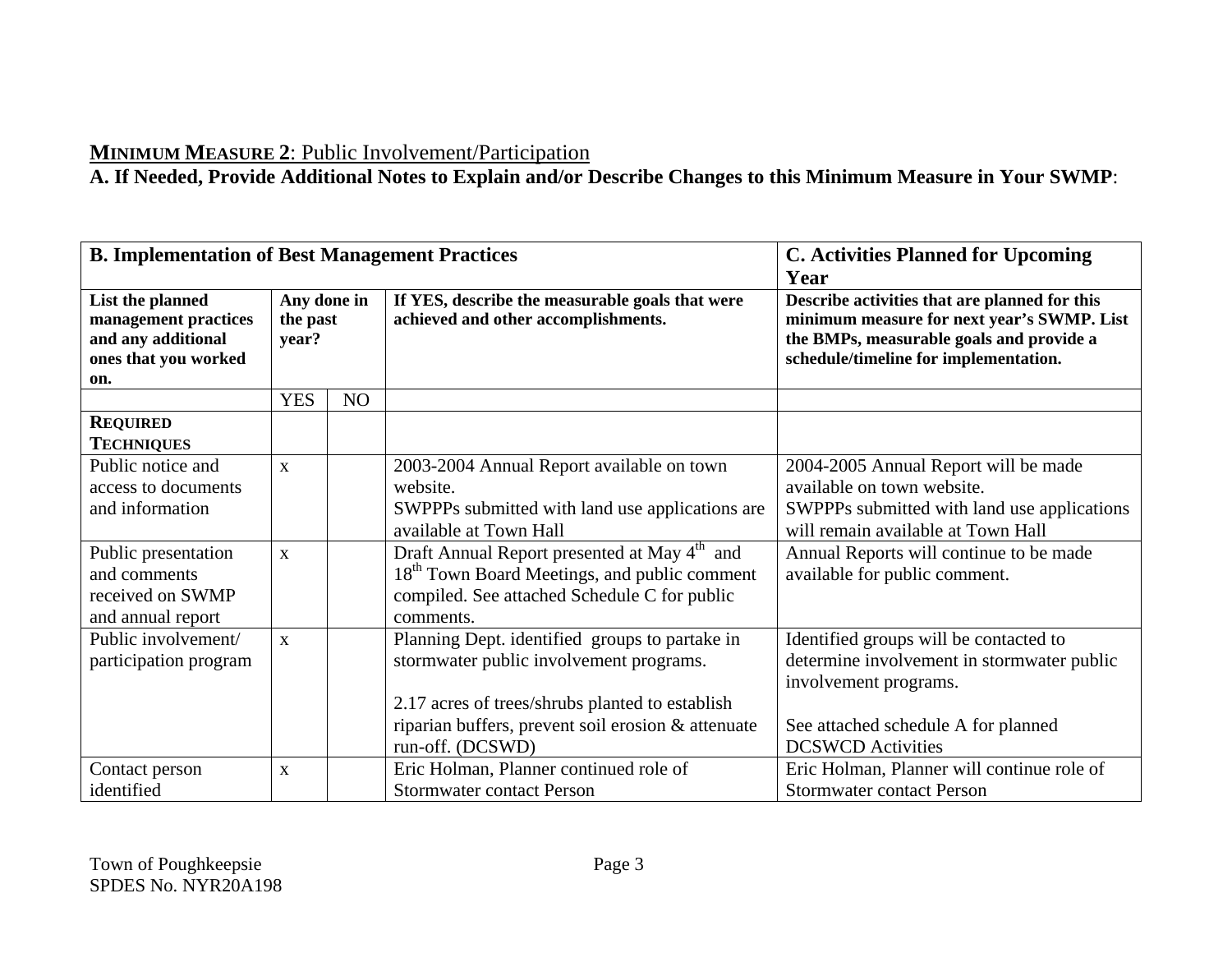# **MINIMUM MEASURE 3**: Illicit Discharge Detection and Elimination

| <b>B. Implementation of Best Management Practices</b>                                         |                                  | <b>C. Activities Planned for Upcoming</b><br>Year |                                                                                                                                                                 |                                                                                                                                                                                                                                                                 |
|-----------------------------------------------------------------------------------------------|----------------------------------|---------------------------------------------------|-----------------------------------------------------------------------------------------------------------------------------------------------------------------|-----------------------------------------------------------------------------------------------------------------------------------------------------------------------------------------------------------------------------------------------------------------|
| List the planned<br>management practices<br>and any additional<br>ones that you worked<br>on. | Any done in<br>the past<br>year? |                                                   | If YES, describe the measurable goals that were<br>achieved and other accomplishments.                                                                          | Describe activities that are planned for this<br>minimum measure for next year's SWMP. List<br>the BMPs, measurable goals and provide a<br>schedule/timeline for implementation.                                                                                |
|                                                                                               | <b>YES</b>                       | NO                                                |                                                                                                                                                                 |                                                                                                                                                                                                                                                                 |
| <b>REQUIRED</b><br><b>ACTIVITIES</b>                                                          |                                  |                                                   |                                                                                                                                                                 |                                                                                                                                                                                                                                                                 |
| Outfall mapping                                                                               | X                                |                                                   | 208/230 of Wappinger's basin outfalls mapped<br>and inspected for illicit discharges.<br>An Illicit Discharge trackdown program schedule<br>has been developed. | See attached schedule A for planned<br><b>DCSWCD</b> Activities<br>Outfall mapping and inspection of the<br>Wappinger's basin will be completed<br>(8/2005).<br>Outfall mapping and inspection of Hudson<br>River drainage basin will be completed.<br>(3/2006) |
| <b>Illicit discharges</b><br>prohibited                                                       | X                                |                                                   | Drafted Stormwater Discharge Management laws<br>to prohibit illicit discharges (see attached<br>schedule B)                                                     | Stormwater Discharge Management law to be<br>passed by Town Board (06/2005)                                                                                                                                                                                     |
| Public, employees,<br>businesses informed of<br>hazards from illicit<br>discharges            | X                                |                                                   | Identified priority Town facilities at risk for<br>potential to create illicit discharges.                                                                      | See attached schedule A for planned<br><b>DCSWCD</b> Activities<br>The Town will continue to keep aware of<br>developments of and participate in county<br>wide education and outreach programs<br>available through the DCSWCD.                                |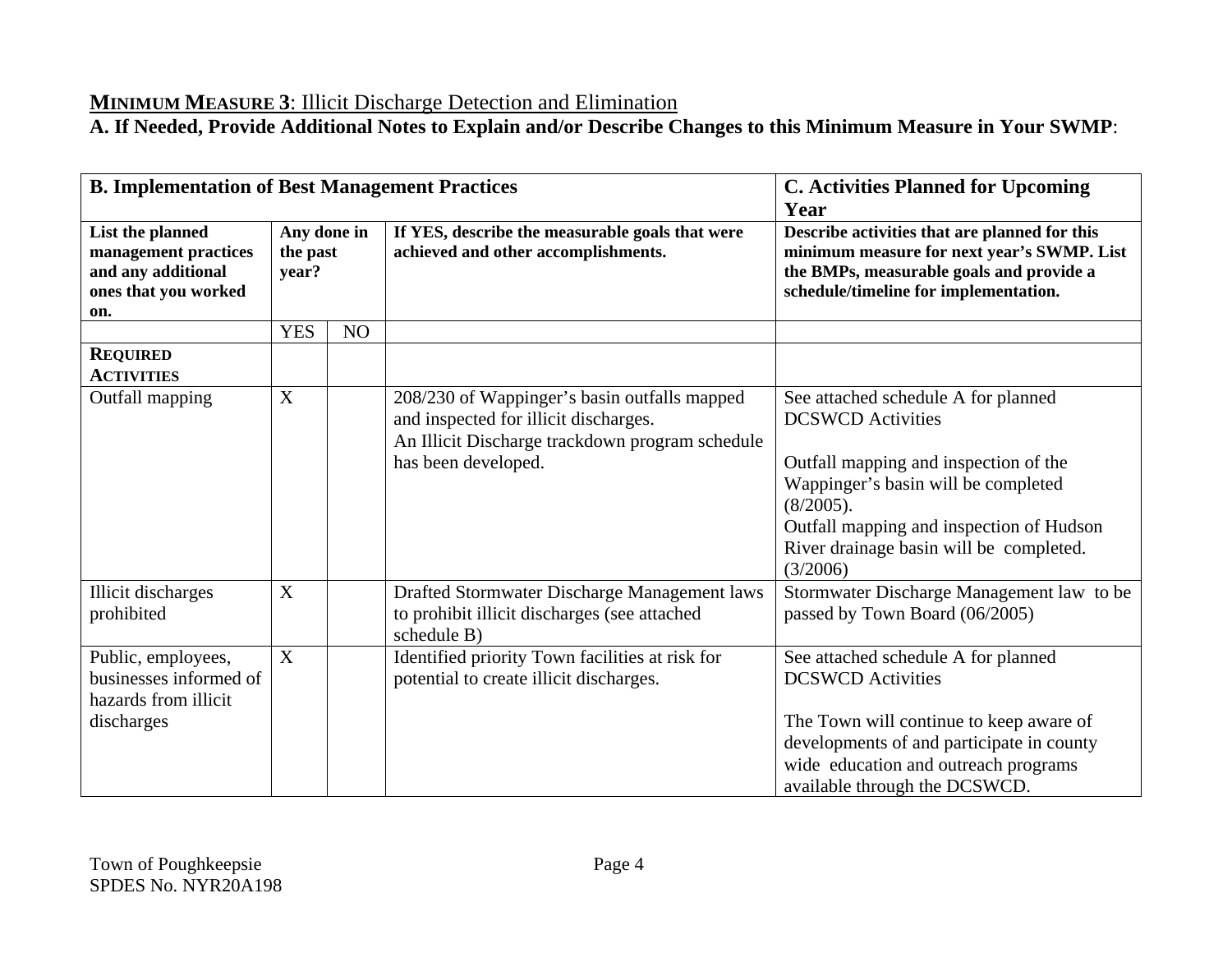| <b>B. Implementation of Best Management Practices</b>                                         |                                  | <b>C.</b> Activities Planned for Upcoming<br>Year |                                                                                                                                                                 |                                                                                                                                                                                                                                                       |
|-----------------------------------------------------------------------------------------------|----------------------------------|---------------------------------------------------|-----------------------------------------------------------------------------------------------------------------------------------------------------------------|-------------------------------------------------------------------------------------------------------------------------------------------------------------------------------------------------------------------------------------------------------|
| List the planned<br>management practices<br>and any additional<br>ones that you worked<br>on. | Any done in<br>the past<br>year? |                                                   | If YES, describe the measurable goals that were<br>achieved and other accomplishments.                                                                          | Describe activities that are planned for this<br>minimum measure for next year's SWMP. List<br>the BMPs, measurable goals and provide a<br>schedule/timeline for implementation.                                                                      |
|                                                                                               | <b>YES</b>                       | NO                                                |                                                                                                                                                                 |                                                                                                                                                                                                                                                       |
| Illicit discharges<br>identified                                                              | X                                |                                                   | Inspection where completed for 75% of the<br>outfalls in the Fallkill and Wappingers Basins.<br>No illicit discharges where detected during the<br>inspections. | See attached schedule A for planned<br><b>DCSWCD</b> Activities<br>Inspections by the Town of Poughkeepsie will<br>be completed in the Fallkill, Wappinger's and<br>Hudson River Basins. Any illicit discharges<br>identified will be noted. (3/2005) |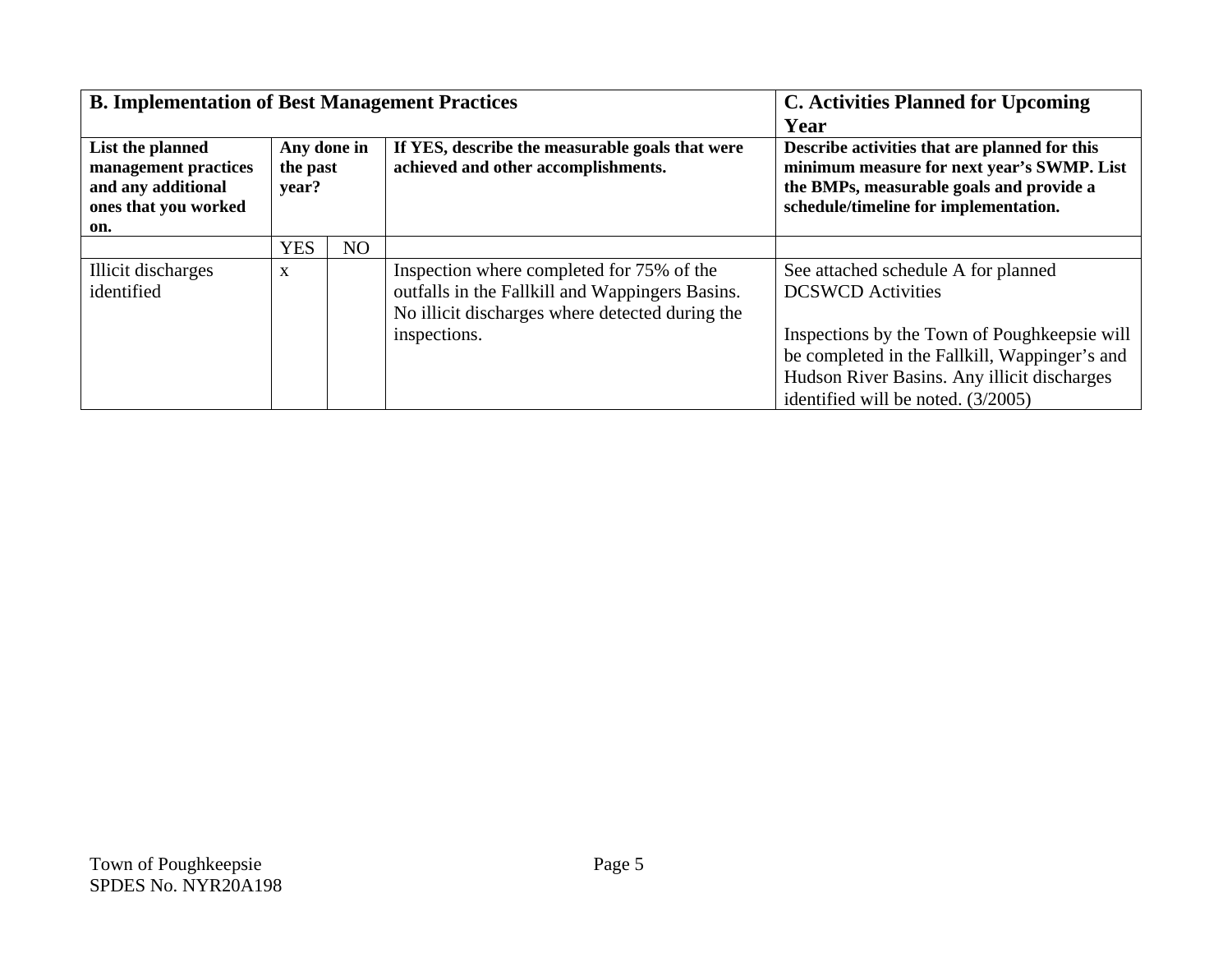**MINIMUM MEASURE 4**: Construction Site Stormwater Runoff Control **A. If Needed, Provide Additional Notes to Explain and/or Describe Changes to this Minimum Measure in Your SWMP**:

| <b>B. Implementation of Best Management Practices</b>                                                     |                                  | <b>C. Activities Planned for Upcoming</b><br>Year |                                                                                                                                                                                                                                                      |                                                                                                                                                                                                                                                                                                                                                                                                                                                                                                            |
|-----------------------------------------------------------------------------------------------------------|----------------------------------|---------------------------------------------------|------------------------------------------------------------------------------------------------------------------------------------------------------------------------------------------------------------------------------------------------------|------------------------------------------------------------------------------------------------------------------------------------------------------------------------------------------------------------------------------------------------------------------------------------------------------------------------------------------------------------------------------------------------------------------------------------------------------------------------------------------------------------|
| List the planned<br>management practices<br>and any additional<br>ones that you worked<br>on.             | Any done in<br>the past<br>year? |                                                   | If YES, describe the measurable goals that were<br>achieved and other accomplishments.                                                                                                                                                               | Describe activities that are planned for this<br>minimum measure for next year's SWMP. List<br>the BMPs, measurable goals and provide a<br>schedule/timeline for implementation.                                                                                                                                                                                                                                                                                                                           |
|                                                                                                           | <b>YES</b>                       | NO                                                |                                                                                                                                                                                                                                                      |                                                                                                                                                                                                                                                                                                                                                                                                                                                                                                            |
| <b>REQUIREMENTS</b>                                                                                       |                                  |                                                   |                                                                                                                                                                                                                                                      |                                                                                                                                                                                                                                                                                                                                                                                                                                                                                                            |
| Require erosion and<br>sedimentation controls<br>through an ordinance<br>or other regulatory<br>mechanism | X                                |                                                   | Drafted Stormwater Control Law to require<br>erosion and sedimentation controls (see attached<br>schedule B)                                                                                                                                         | Stormwater Control Law to be approved by<br>Town Board 6/2005                                                                                                                                                                                                                                                                                                                                                                                                                                              |
| Provide opportunity<br>for public comment on<br>construction plans                                        | $\boldsymbol{\mathrm{X}}$        |                                                   | The planning board continues to hold public<br>hearings and allow public comment at meetings.                                                                                                                                                        | The planning board will continue to hold<br>public meetings and allow public comment at<br>meetings.                                                                                                                                                                                                                                                                                                                                                                                                       |
| Require construction<br>site plan review                                                                  | $\mathbf X$                      |                                                   | The Town required 15/15 of land development<br>activities disturbing areas greater then the<br>thresholds established by the DEC to submit<br>SWPPPs including Erosion and Sediment Control<br>components and reviewed 15/15 of submitted<br>SWPPPs. | See attached schedule A for planned<br><b>DCSWCD</b> Activities<br>The Town will continue to keep aware of<br>developments of and participate in county<br>wide education and outreach programs<br>available through the DCSWCD.<br>The Town will continue to required 100% of<br>land development activities disturbing areas<br>greater then the thresholds established by the<br>DEC to submit SWPPPs including Erosion<br>and Sediment Control components and will<br>review 100% of submitted SWPPPs. |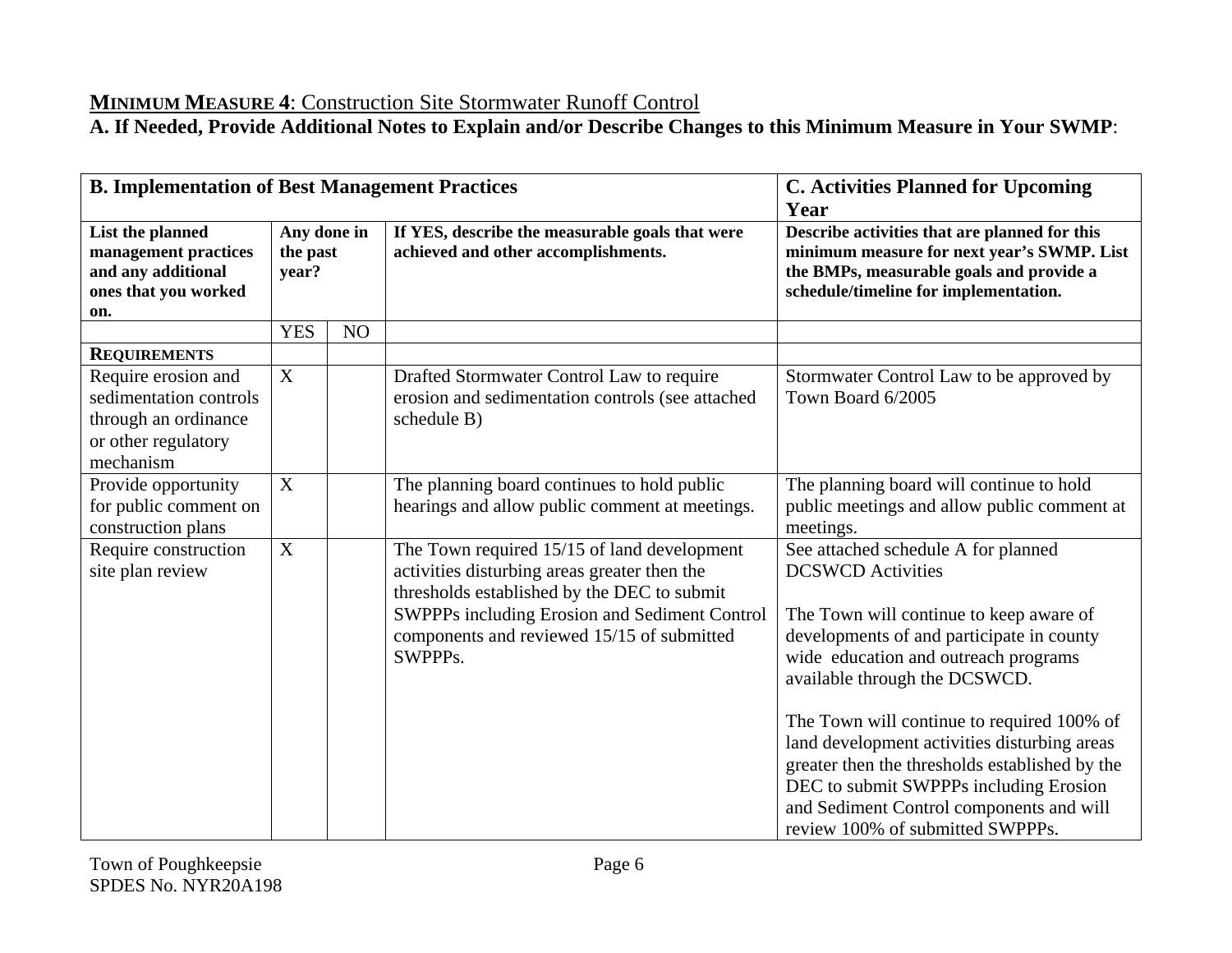| <b>B. Implementation of Best Management Practices</b>                                         |                                  | <b>C. Activities Planned for Upcoming</b><br>Year |                                                                                                                                                                                                                                                                        |                                                                                                                                                                                                                                                                                                                                                                                                     |
|-----------------------------------------------------------------------------------------------|----------------------------------|---------------------------------------------------|------------------------------------------------------------------------------------------------------------------------------------------------------------------------------------------------------------------------------------------------------------------------|-----------------------------------------------------------------------------------------------------------------------------------------------------------------------------------------------------------------------------------------------------------------------------------------------------------------------------------------------------------------------------------------------------|
| List the planned<br>management practices<br>and any additional<br>ones that you worked<br>on. | Any done in<br>the past<br>year? |                                                   | If YES, describe the measurable goals that were<br>achieved and other accomplishments.                                                                                                                                                                                 | Describe activities that are planned for this<br>minimum measure for next year's SWMP. List<br>the BMPs, measurable goals and provide a<br>schedule/timeline for implementation.                                                                                                                                                                                                                    |
|                                                                                               | <b>YES</b>                       | NO                                                |                                                                                                                                                                                                                                                                        |                                                                                                                                                                                                                                                                                                                                                                                                     |
| Require overall<br>construction site waste<br>management                                      | $\overline{X}$                   |                                                   | Construction Site waste management planning is<br>a required component of SWPPP's and inspection<br>of the implementation of that waste management<br>is included during site inspections. See MM4 site<br>plan review requirement and site inspection<br>requirement. | Construction Site waste management<br>planning will continue to be a required<br>component of SWPPP's and inspection of the<br>implementation of that waste management<br>will continue to be included during site<br>inspections.                                                                                                                                                                  |
| Site inspection and<br>enforcement                                                            | X                                |                                                   | The town inspected 16 of 16 active construction<br>sites requiring stormwater pollution prevention<br>plans. 8 contractors where notified of violations<br>of their SWPPP on site, and made the<br>appropriate corrections to conform.                                 | See attached schedule A for planned<br><b>DCSWCD</b> Activities<br>The Town will continue to keep aware of<br>developments of and participate in county<br>wide education and outreach programs<br>available through the DCSWCD.<br>The Town will continue to regularly inspect<br>100% of active construction sites requiring<br>stormwater pollution prevention plans and<br>enforce those plans. |
| Education and training<br>of construction site<br>operators                                   | $\mathbf X$                      |                                                   | 40 contractors/professionals & municipal<br>employees invited to DCSWCD erosion control<br>workshop, 29 attended, as well as members of the<br>Town CAC.                                                                                                               | See attached schedule A for planned<br><b>DCSWCD</b> Activities<br>The Town will continue to keep aware of<br>developments of and participate in county<br>wide education and outreach programs<br>available through the DCSWCD.                                                                                                                                                                    |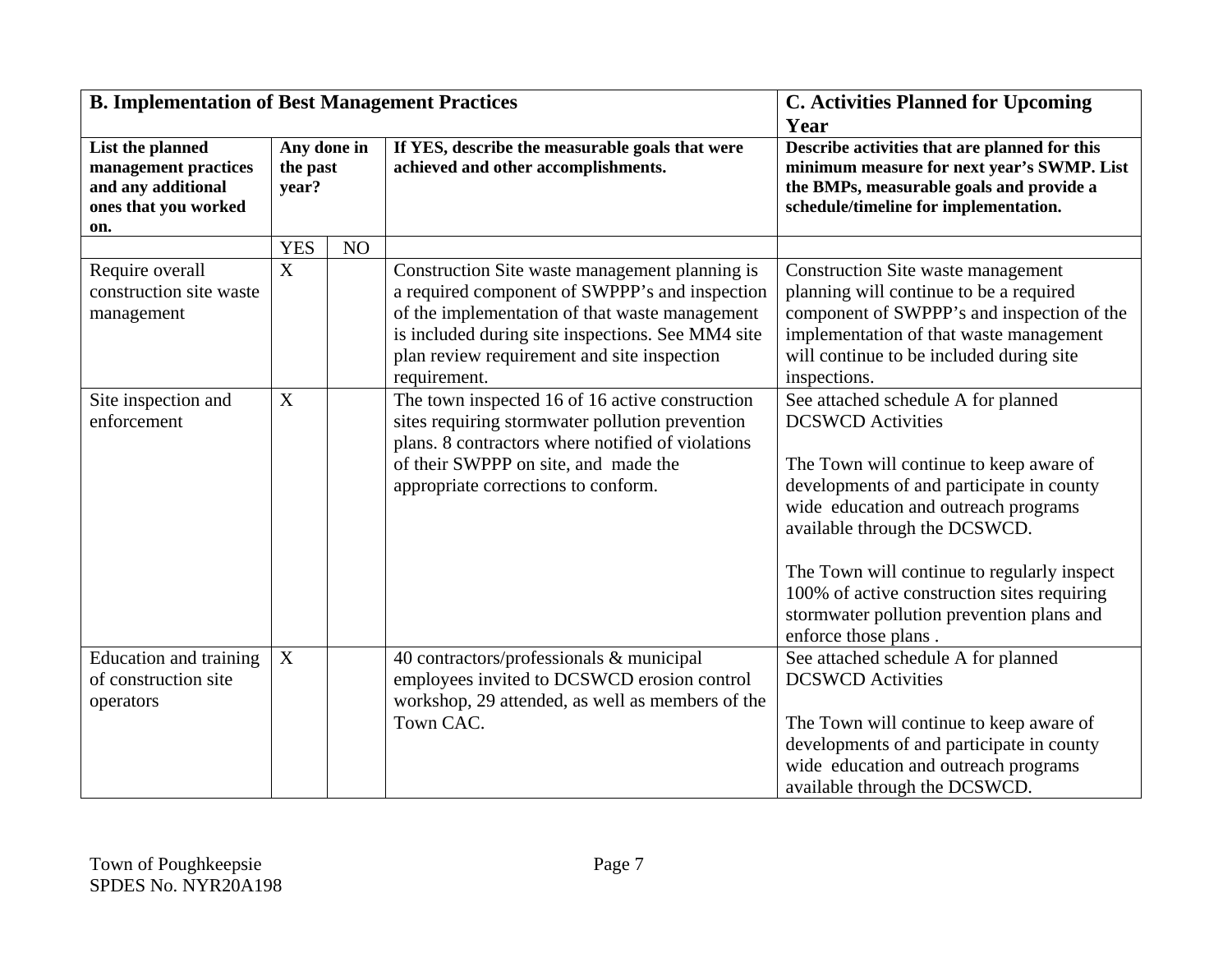# **MINIMUM MEASURE 5**: Post-Construction Stormwater Management

| <b>B. Implementation of Best Management Practices</b>                                                                                                                               |                                  |                | <b>C. Activities Planned for Upcoming</b><br>Year<br>Describe activities that are planned for this<br>minimum measure for next year's SWMP. List<br>the BMPs, measurable goals and provide a<br>schedule/timeline for implementation. |                                                                                                                                                                                                                                                                                                      |
|-------------------------------------------------------------------------------------------------------------------------------------------------------------------------------------|----------------------------------|----------------|---------------------------------------------------------------------------------------------------------------------------------------------------------------------------------------------------------------------------------------|------------------------------------------------------------------------------------------------------------------------------------------------------------------------------------------------------------------------------------------------------------------------------------------------------|
| List the planned<br>management practices<br>and any additional<br>ones that you worked<br>on.                                                                                       | Any done in<br>the past<br>year? |                |                                                                                                                                                                                                                                       | If YES, describe the measurable goals that were<br>achieved and other accomplishments.                                                                                                                                                                                                               |
|                                                                                                                                                                                     | <b>YES</b>                       | N <sub>O</sub> |                                                                                                                                                                                                                                       |                                                                                                                                                                                                                                                                                                      |
| <b>REQUIREMENTS</b>                                                                                                                                                                 |                                  |                |                                                                                                                                                                                                                                       |                                                                                                                                                                                                                                                                                                      |
| Assess existing<br>conditions throughout<br>the MS4 and identify<br>appropriate<br>management practices<br>to reduce pollutant<br>discharge to the<br>maximum extent<br>practicable | X                                |                | Retrofitting existing drainage system in<br>residential neighborhood north of Reese<br><b>Audubon Sanctuary</b>                                                                                                                       | See attached schedule A for planned<br><b>DCSWCD</b> Activities<br>The Town will continue to keep aware of<br>developments of and participate with<br>DCSWCD in identifying retrofit projects.<br>The Town will continue to assess existing<br>drainage and identify potential retrofit<br>projects. |
| Regulate post-<br>construction runoff<br>from development<br>through an ordinance<br>or other regulatory<br>mechanism                                                               | X                                |                | Drafted Stormwater Control Law to regulate<br>post-construction run-off from development (see<br>attached schedule B)                                                                                                                 | Stormwater Control Law will be approved by<br>Town Board (06/2005).                                                                                                                                                                                                                                  |
| Develop management<br>practice inspection and<br>maintenance program                                                                                                                | X                                |                | Drafted Stormwater Control Law to establish post<br>construction inspections and maintenance<br>requirements. (see attached schedule B)                                                                                               | Stormwater Control Law will be approved by<br>Town Board (06/2005)                                                                                                                                                                                                                                   |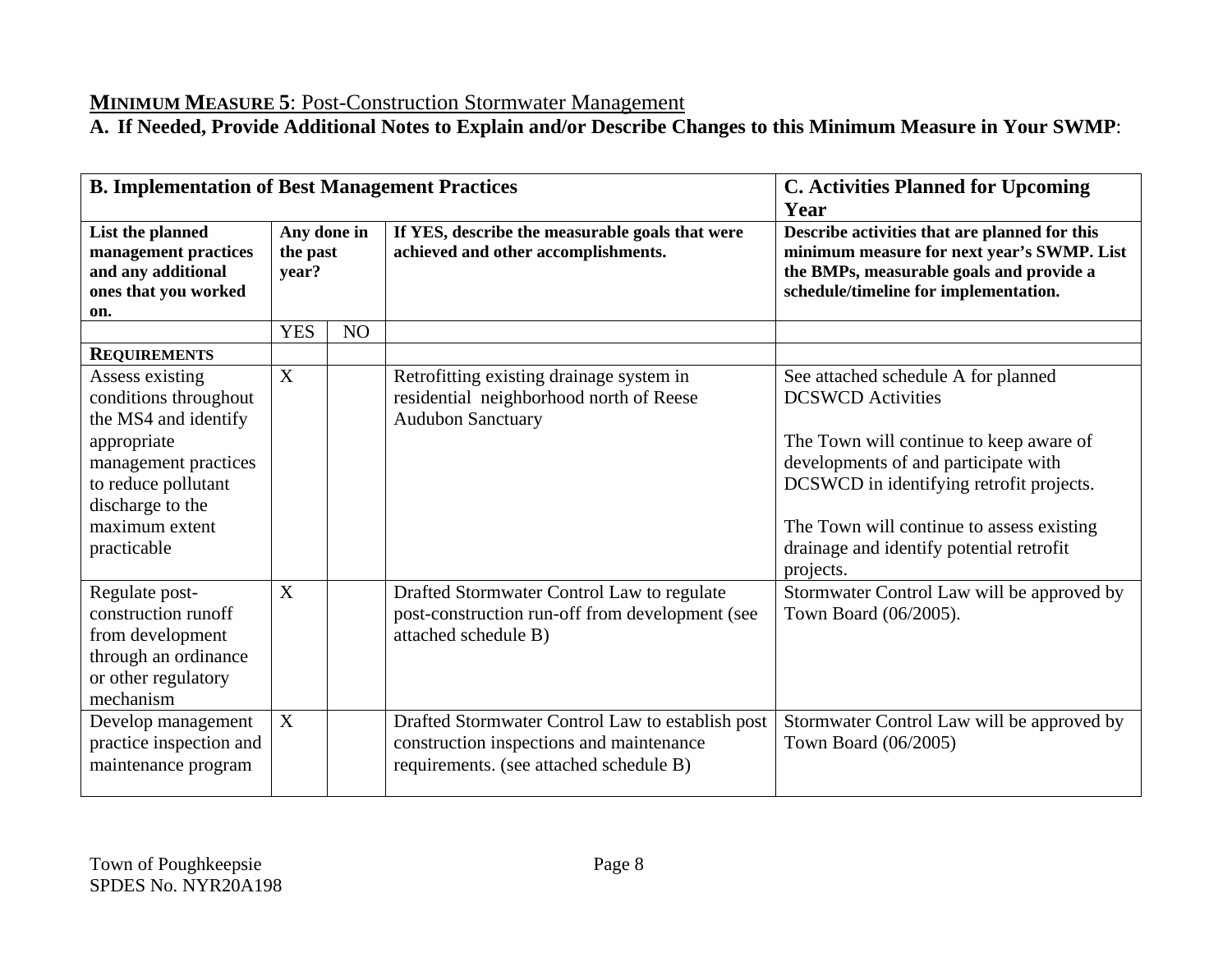## **MINIMUM MEASURE 6**: Pollution Prevention/Good Housekeeping

| <b>B. Implementation of Best Management Practices</b>                                         |                                  |    | <b>C. Activities Planned for Upcoming</b><br>Year                                    |                                                                                                                                                                                                                                                                                                                                                                                                                                                |                                                                                        |                                                                                                                                                                                  |
|-----------------------------------------------------------------------------------------------|----------------------------------|----|--------------------------------------------------------------------------------------|------------------------------------------------------------------------------------------------------------------------------------------------------------------------------------------------------------------------------------------------------------------------------------------------------------------------------------------------------------------------------------------------------------------------------------------------|----------------------------------------------------------------------------------------|----------------------------------------------------------------------------------------------------------------------------------------------------------------------------------|
| List the planned<br>management practices<br>and any additional<br>ones that you worked<br>on. | Any done in<br>the past<br>year? |    |                                                                                      |                                                                                                                                                                                                                                                                                                                                                                                                                                                | If YES, describe the measurable goals that were<br>achieved and other accomplishments. | Describe activities that are planned for this<br>minimum measure for next year's SWMP. List<br>the BMPs, measurable goals and provide a<br>schedule/timeline for implementation. |
|                                                                                               | <b>YES</b>                       | NO |                                                                                      |                                                                                                                                                                                                                                                                                                                                                                                                                                                |                                                                                        |                                                                                                                                                                                  |
| <b>REQUIREMENTS</b>                                                                           |                                  |    |                                                                                      |                                                                                                                                                                                                                                                                                                                                                                                                                                                |                                                                                        |                                                                                                                                                                                  |
| Prevent discharge of<br>pollutants from<br>municipal operations                               | X                                |    | Identified priority Town facilities at risk for<br>potential to discharge pollutants | See attached schedule A for planned<br><b>DCSWCD</b> Activities<br>The Town will continue to keep aware of<br>developments of and participate in county<br>wide education and outreach programs<br>available through the DCSWCD.<br>The town will conduct an annual self-<br>assessments of municipal operations to<br>prevent discharge of pollutants and identify<br>facilities that may be at risk for potential to<br>discharge pollutants |                                                                                        |                                                                                                                                                                                  |